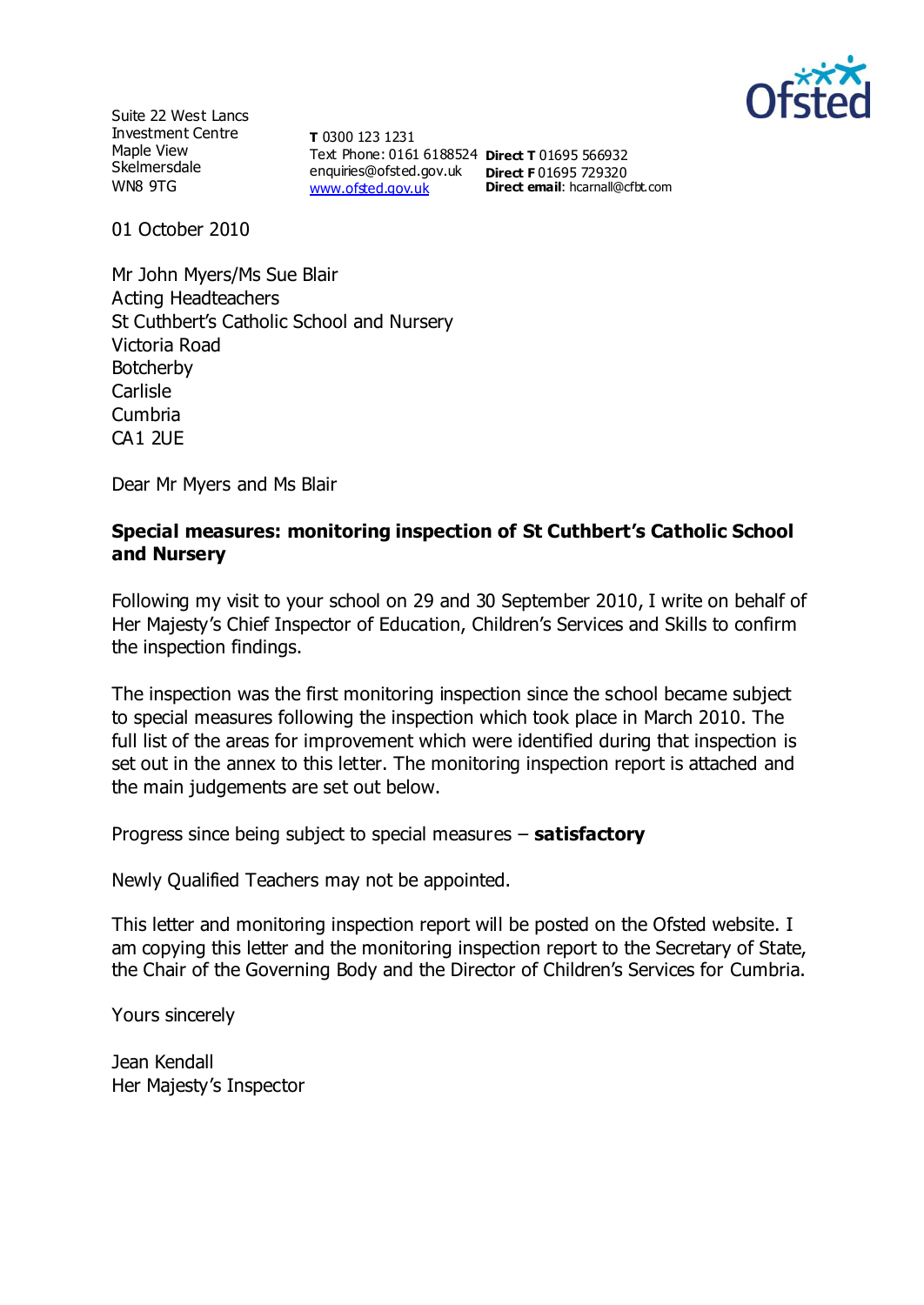

# **Annex**

## **The areas for improvement identified during the inspection which took place in March 2010**

- Improve the quality of teaching in Key Stages 1 and 2 in order to accelerate pupils' progress, raise attainment and narrow the gap between standards achieved at this school and those seen nationally. In particular, the school should:
	- raise teachers' expectations of what pupils can achieve and ensure that work is matched more closely to pupils' learning needs, so that all pupils make progress in every lesson
	- improve the management of pupils' behaviour in lessons
	- improve the clarity of teachers' explanations of new work and of the tasks set for pupils
	- ensure that marking leads to improvements in pupils' work.
- Improve the standard of pupils' behaviour so that it does not hinder learning.
- Strengthen leadership so the school develops the capacity for sustained improvement.
- Ensure that pupils are taught age-appropriate basic skills progressively, especially in English and mathematics.
- Further improve pupils' attendance by ensuring that all possible measures to do so are robustly deployed.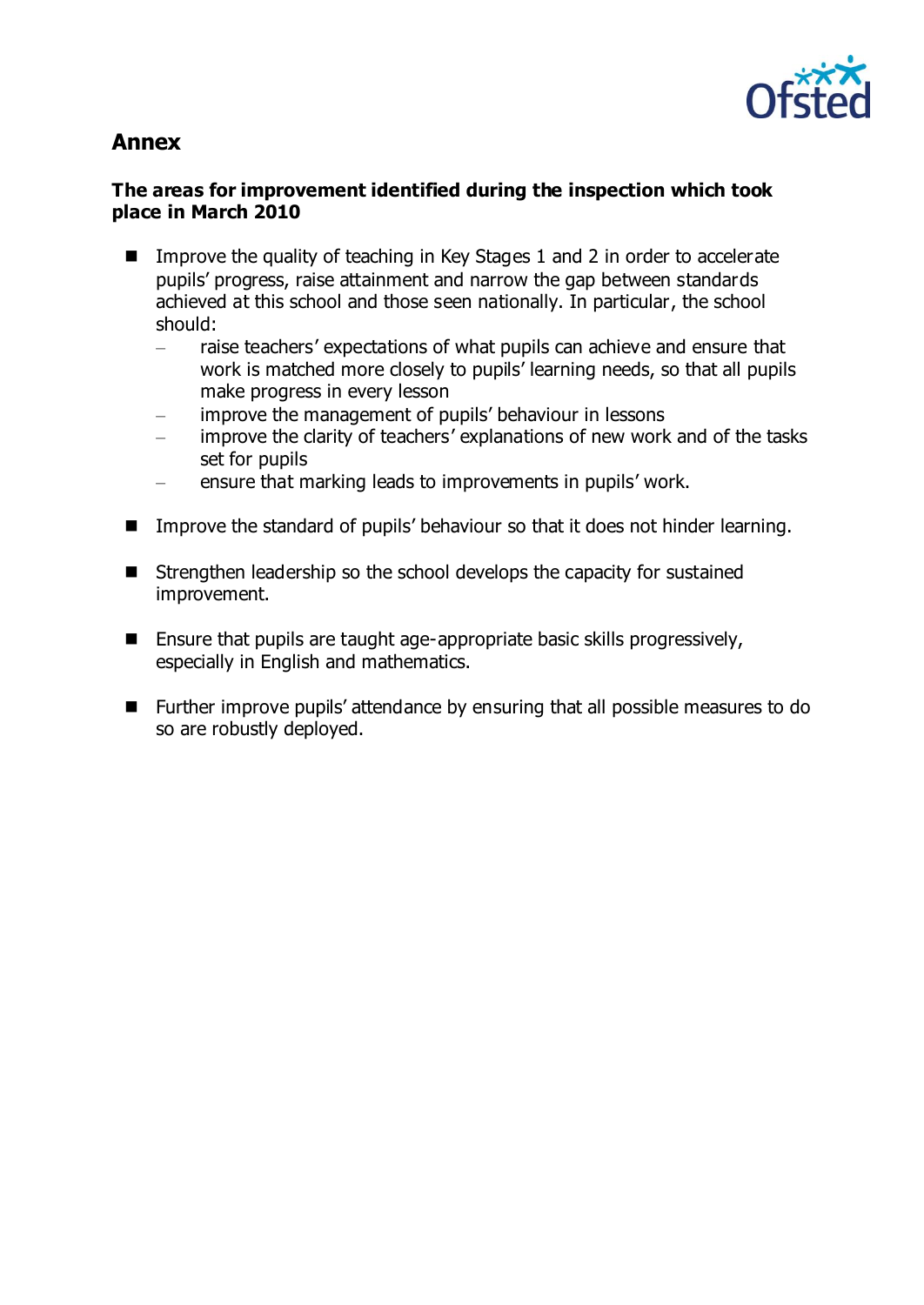

## **Special measures: monitoring inspection of St Cuthbert's Catholic School and Nursery**

## **Report from the first monitoring inspection on 29 and 30 September 2010**

## **Evidence**

The inspector observed the school's work, scrutinised documents and met with groups of pupils, the interim headteachers, subject leaders, the Chair and vice-chair of the Governing Body and the local authority School Improvement Partner.

## **Context**

The headteacher left the school in April and the local authority acted swiftly to secure interim arrangements. Two headteachers are currently co-leading improvements, each working three days a week at the school, until the end of December. Three members of teaching staff have also left and new staff have been appointed to Year 6, the Reception class and the special needs coordinator role. An additional appointment has been made to a learning mentor post. One teacher is currently absent and a short-term supply teacher was covering the Year 1 class at the time of this visit.

## **Pupils' achievement and the extent to which they enjoy their learning**

Pupils' achievement has been below average for a number of years. Children enter the Nursery class with knowledge and skills that are well below those expected for their age. Children make good progress in some areas of learning across the Early Years Foundation Stage, but their language and literacy skills are still very low when they enter Key Stage 1. In the latest end of Key Stage 1 assessments in 2010, pupils attained well-below average levels in reading and writing. Their attainment in mathematics was closer to age-related expectations but very few attained at higher levels. Key Stage 2 results in standardised tests were very low. Only 25% of pupils attained the expected Level 4 in both English and mathematics.

Observations and school data indicate that pupils are still working below age-related expectations in all year groups because of previously inadequate teaching and gaps in learning. Pupils' writing skills are underdeveloped across the whole school because literacy skills have not been well taught. However, the quality and accuracy of assessment has improved in the last few months so that teaching is now more closely matched to pupils' learning needs. Teachers have worked hard to make lessons more interesting and ensure pupils understand intended learning outcomes and the purpose of activities. Pupils have responded well; their increased enjoyment and will to succeed is evident in the majority of lessons. Consequently, pupils are now making better progress in their learning. Good teaching in Year 6 is helping pupils to make accelerated progress in this class.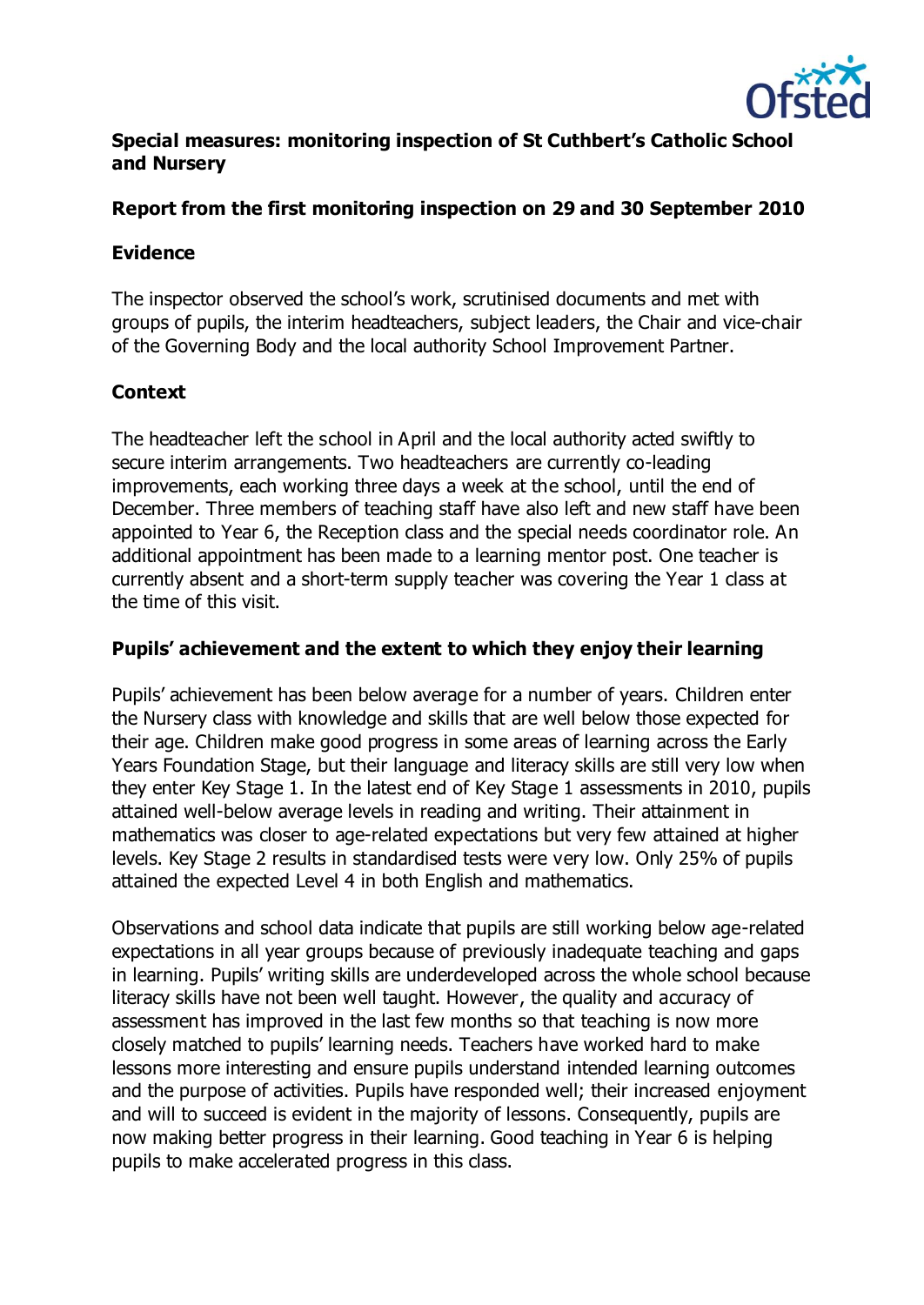

Progress since the last section 5 inspection on the area for improvement:

 Improve the quality of teaching in Key Stages 1 and 2 in order to accelerate pupils' progress, raise attainment and narrow the gap between standards achieved at this school and those seen nationally – **satisfactory**

#### **Other relevant pupil outcomes**

Improving the culture of the school has been a key focus for school leaders. They have successfully transformed the environment so that it is more conducive to learning, fully focused on pupils' achievement and sets clear expectations for pupils' behaviour. Pupils' increasingly positive attitudes and enjoyment of school are evident in the improving rates of attendance and a reduction in the number of fixed-term exclusions.

Pupils know and respect the revised behaviour code. Year 6 pupils told the inspector that behaviour has greatly improved and they feel that any incidents of bullying or poor behaviour are dealt with effectively. They feel safe in school and able to take their concerns to adults. Pupils are keen to contribute toward the running of the school, for example, as playground buddies and through the school council. They feel that most pupils would welcome opportunities to take more responsibility and contribute their ideas.

All staff are playing their part in sustaining the improvements in attendance and behaviour. Teachers are aware that the key to improving behaviour is to provide interesting activities that motivate pupils to do their best. Behaviour in the lessons observed was mostly satisfactory. Where there was some disruptive behaviour, it was managed discreetly to prevent it hindering learning of others in the class. The learning mentor is providing effective support to pupils with challenging behaviour or low self-esteem. She is developing relationships with parents and her work with families to follow-up absences and issues with punctuality is having a positive impact.

Progress since the last section 5 inspection on the areas for improvement:

- Improve the standard of pupils' behaviour so that it does not hinder learning **– satisfactory**
- **EXECUTE:** Further improve pupils' attendance by ensuring that all possible measures to do so are robustly deployed **– satisfactory**

## **The effectiveness of provision**

The quality of teaching and learning has improved since the last inspection. New appointments, together with a reorganisation of staff and classes, have invigorated teaching across the school. The main drive to date has been on stabilising behaviour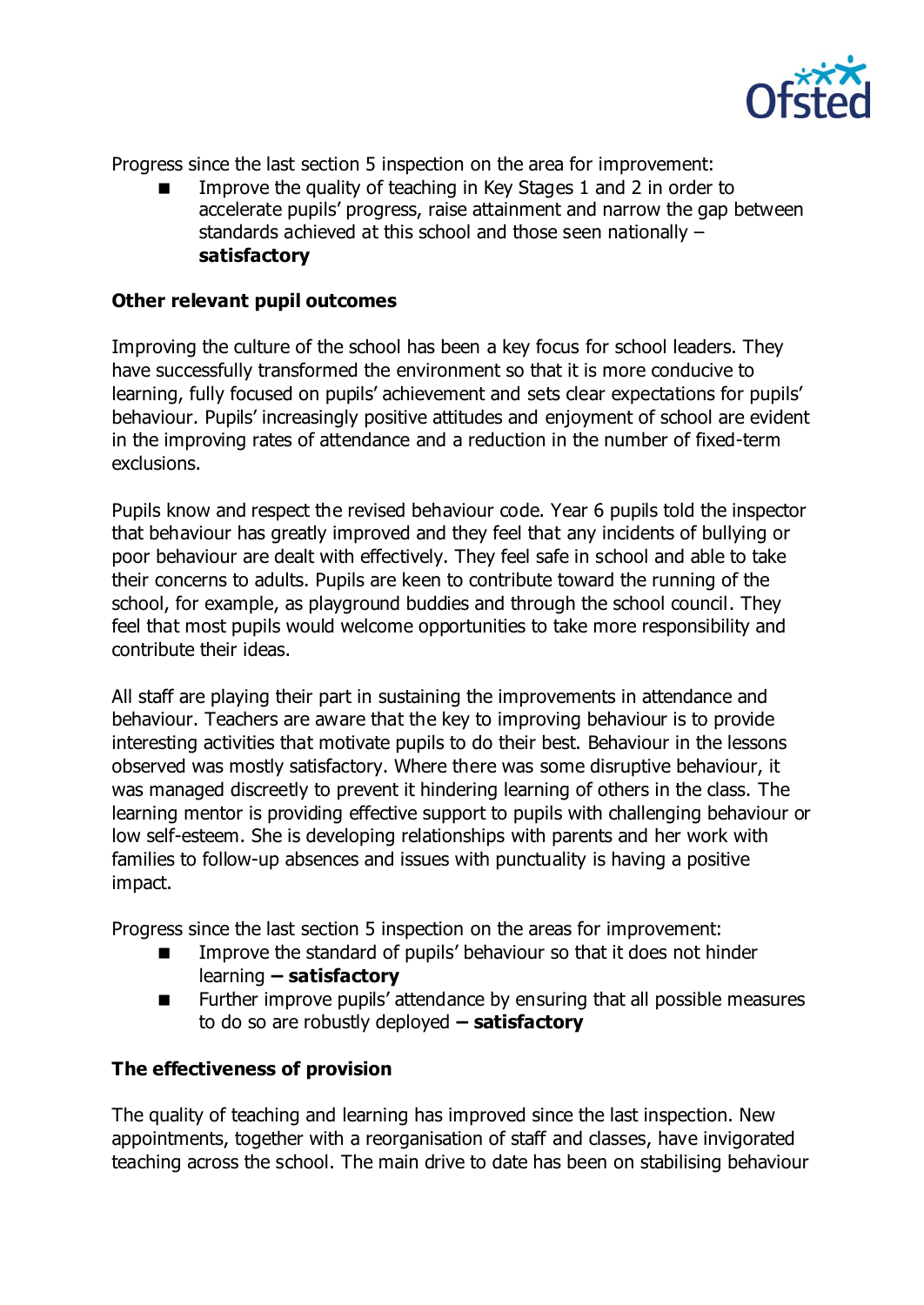

and establishing accurate assessments of pupils' knowledge and understanding. Teachers now have a more consistent approach to managing behaviour in lessons, which is understood and generally upheld by pupils. School leaders have established more robust pupil progress tracking systems based on accurate and moderated assessments. Regular progress meetings with the headteacher support teachers in assessing pupils' learning, planning the next steps and providing additional support where needed. Teachers show a high level of commitment to improving their practice and raising achievement. Good quality professional development and links with other schools are supporting them in developing their skills and subject knowledge.

In the most effective lessons, new concepts and activities are clearly explained and based on good subject knowledge. Good teaching in Year 6 is helping pupils fill gaps in their learning. However, there are still weaknesses in teaching, including the teaching of language, writing and literacy skills across the whole school. Less effective lessons tend to be characterised by bland tasks that do not challenge pupils' thinking or fully engage their interest. In some instances, the teachers' explanation still lacks clarity and leaves pupils confused.

The teaching of basic skills is improving as assessment is becoming more accurate and next steps in learning are better understood. However, pupils are still working below age-appropriate levels in most classes. Revisions to the curriculum have made clear the expected progression in basic skills from year to year and the themed approach provides increased opportunity for pupils to reinforce and develop their skills in different contexts. These revisions are very recent and are not yet fully implemented across the school.

Progress since the last section 5 on the areas for improvement:

- Improve the quality of teaching in Key Stages 1 and 2 in order to accelerate pupils' progress, raise attainment and narrow the gap between standards achieved at this school and those seen nationally. In particular, the school should:
	- raise teachers' expectations of what pupils can achieve and ensure that work is matched more closely to pupils' learning needs, so that all pupils make progress in every lesson
	- improve the management of pupils' behaviour in lessons
	- improve the clarity of teachers' explanations of new work and of the tasks set for pupils
	- $\mu$  ensure that marking leads to improvements in pupils' work.
	- **– satisfactory**
- Ensure that pupils are taught age-appropriate basic skills progressively, especially in English and mathematics **– inadequate**